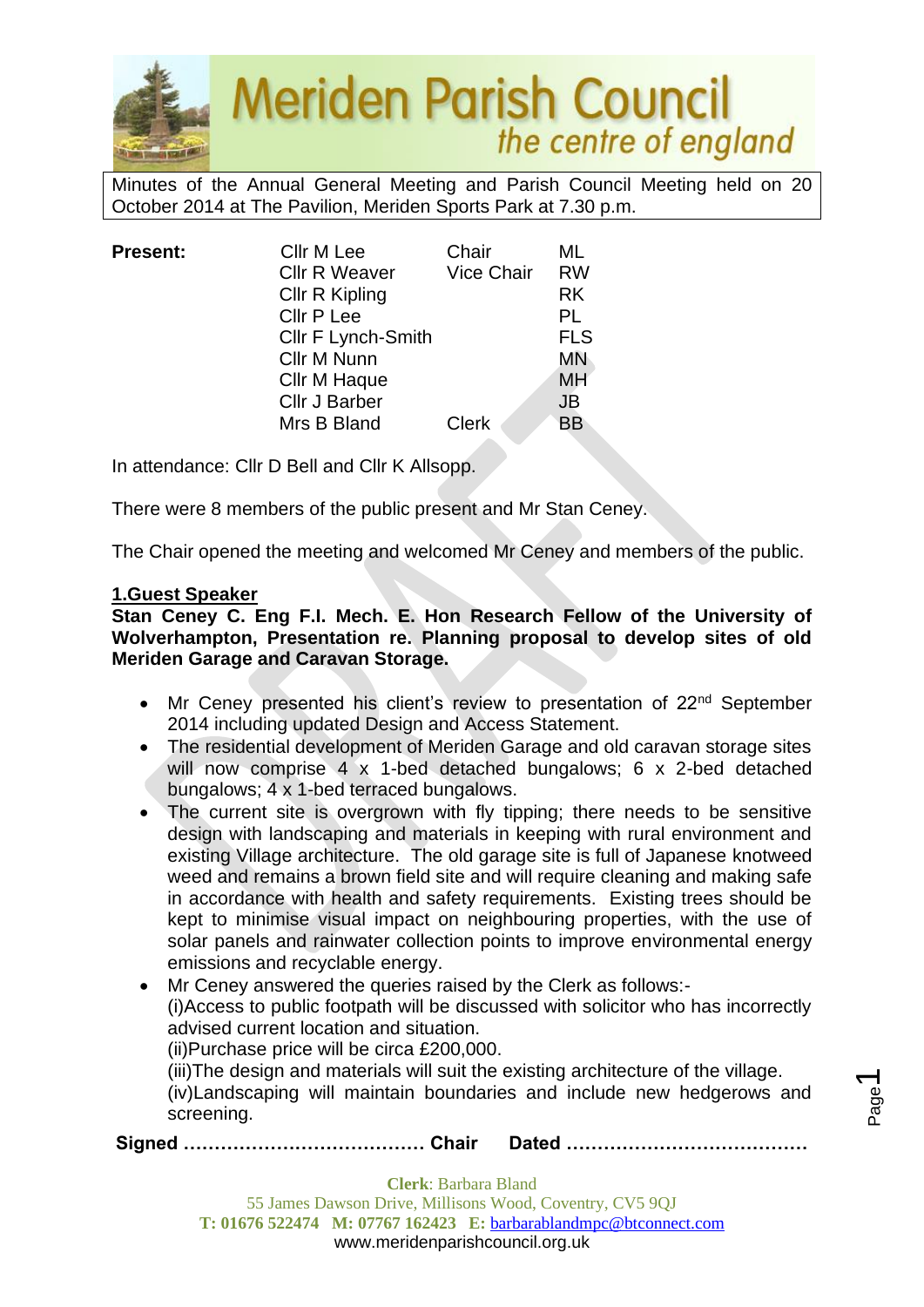

(v)Contract management will be present with contractor parking on site. (vi)Financial contribution via S106 will be discussed with planning officers. (vii)Site management for day to day operations will be shared with neighbouring properties and residents.

(viii)The developer is happy to work with the Parish Council in selecting an agent to sell properties and requested names if Members had a preference.

- RK asked about the different styles of existing properties and village architecture.
- SC stated that the development is for cost homes and architecture will be sympathetic with other styles of properties in the village. There will be further discussion with SMBC planning officers.
- A resident stated his opposition to this development in greenbelt and questioned the Parish Council support.
- ML replied that this site is identified in the Visual Design Statement that had local consultation and was adopted in 2011; the site could be identified as a rural exception site by SMBC as long as it is developed for the benefit of senior residents or young families.
- A resident stated that it is private land and as such SMBC cannot dictate the market; previous planning permissions have expired for this site and the land should be left as greenbelt.
- RW advised that we can stipulate over 55's development and place controls on it.
- A resident replied that the Visual Design Statement was not the opinion of the village.
- PL replied that full consultation and survey of the village was undertaken with all residents prior to any Design Statement being adopted.
- A resident stated that outline planning permission had been refused for flats.
- ML stated this was going back 10 years and since then a Design Statement had been adopted with every house leafleted for residents to make their views known.
- FLS stated that £200,000 was a high price for a terraced one bed property and would there be a range?
- Raj stated that the range would be £175-200,000.
- RW advised all attendees that this was a democratic half hour for the public to participate; the Parish Council had not made a decision and there were still identified issues to resolve such as over 55's housing, meeting the housing needs of the village, increased population to one third being children and one third being seniors, and the national shortfall of housing specifically not enough bungalows for older people.
- A resident said there had been enough recent development in the village namely 87 dwellings on Meriden Gate and 40 dwellings on Mulberry Gardens.
- ML replied that Leys Lane (Mulberry Gardens) had been opposed and SMBC did not put this site back into greenbelt designation thus the Secretary of State

**Signed ………………………………… Chair Dated …………………………………**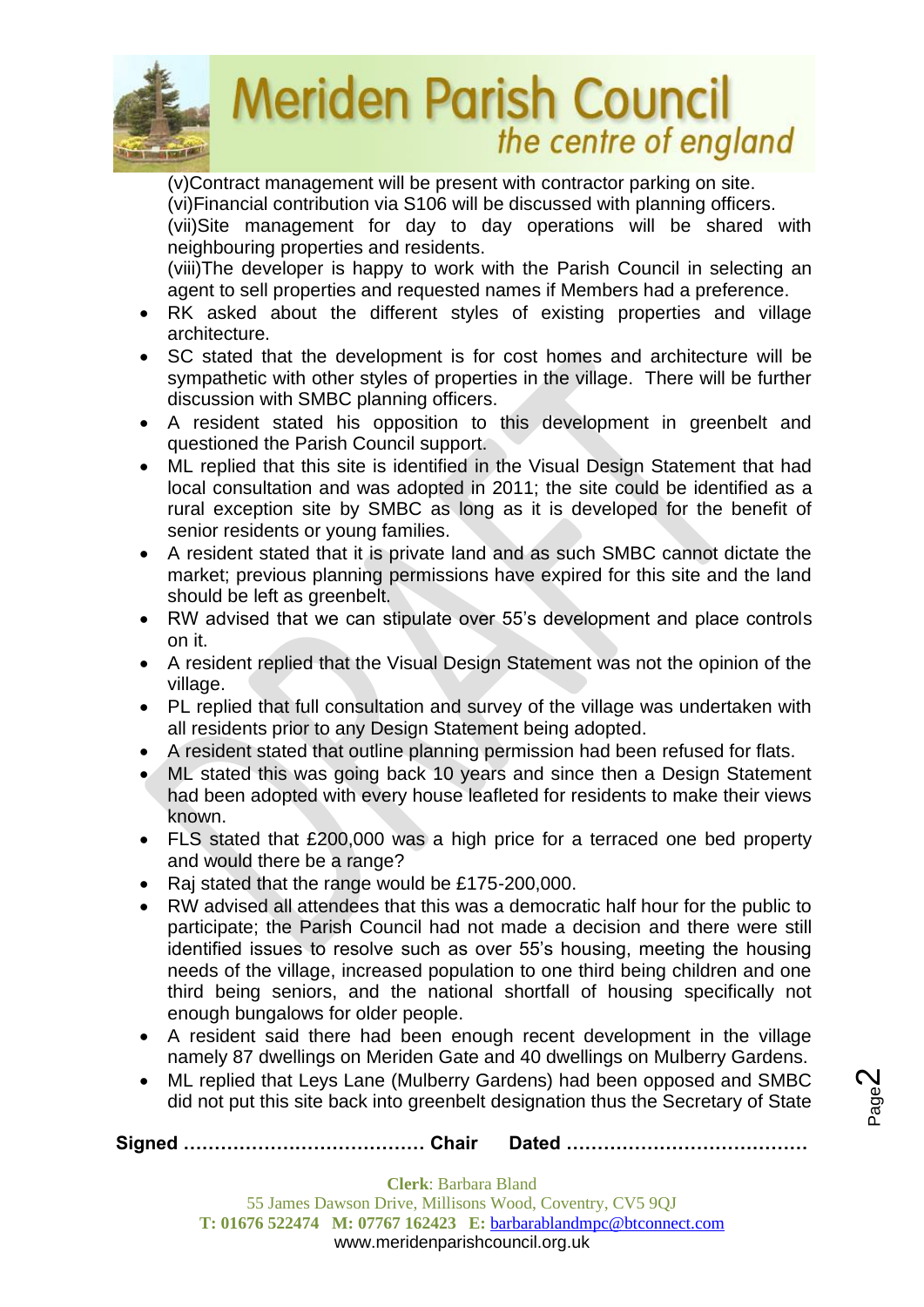

upheld the appeal irrespective of changed need identified in Visual Design Statement and Parish Plan.

- RK suggested that Jephson would want to build on their land behind the Firs and expressed concerns that development would 'creep' into the Meriden Gap greenbelt.
- KA stated that he had supported the flats; the current proposal would be a cleanup exercise; the land is currently being used for fly tipping and is an eyesore.
- Raj replied that SMBC had already identified this land in Solihull's Local Plan adopted in 2013.
- KA stated that even in greenbelt this site has rural exception.

The Chair thanked Mr Ceney and Mr Dhanda.

- A resident asked about Meriden Pool and what was happening with the planned programme of works.
- RW read out a letter received from SMBC advising households of works and shared a plan of drainage improvements. The Clerk confirmed a public meeting had been requested to bring residents up to date prior to work commencing. It was considered the suggested improvements were different to those expected from Neal Thomas's last meeting.
- A resident stated that the regular maintenance was not forthcoming?
- ML advised that funding had been secured; everything had been put in place; deep camera investigative work had been carried out; harvesting had delayed the programme of works; there had been a delay due to changeover of staff and the loss of Neal Thomas and Oliver Monk from the Highways Drainage Team.
- A resident expressed concerns over the public footpath to be reinstated between the new proposed development on Birmingham Road and Maxstoke Lane specifically around security
- RK stated that this issue is long overdue to resolve and the footpath is a designated public right of way. He queries Mr Ceney's layout plan and asked if the footpath had to go through the site?
- KA replied that whilst the footpath is ideal to access bus stops it does not suit residents needs.
- RK stated that the footpath may be re-routed and this should be considered with advice being taken from SMBC. More work was required and the Clerk will organise a site visit with Mr Keaney, SMBC footpaths officer and report back on options.
- DAB stated he will action the above and set up a meeting for himself, Parish Council representatives and the Clerk with David Keaney.
- A resident asked about Strawberry Fields footpath.

|--|--|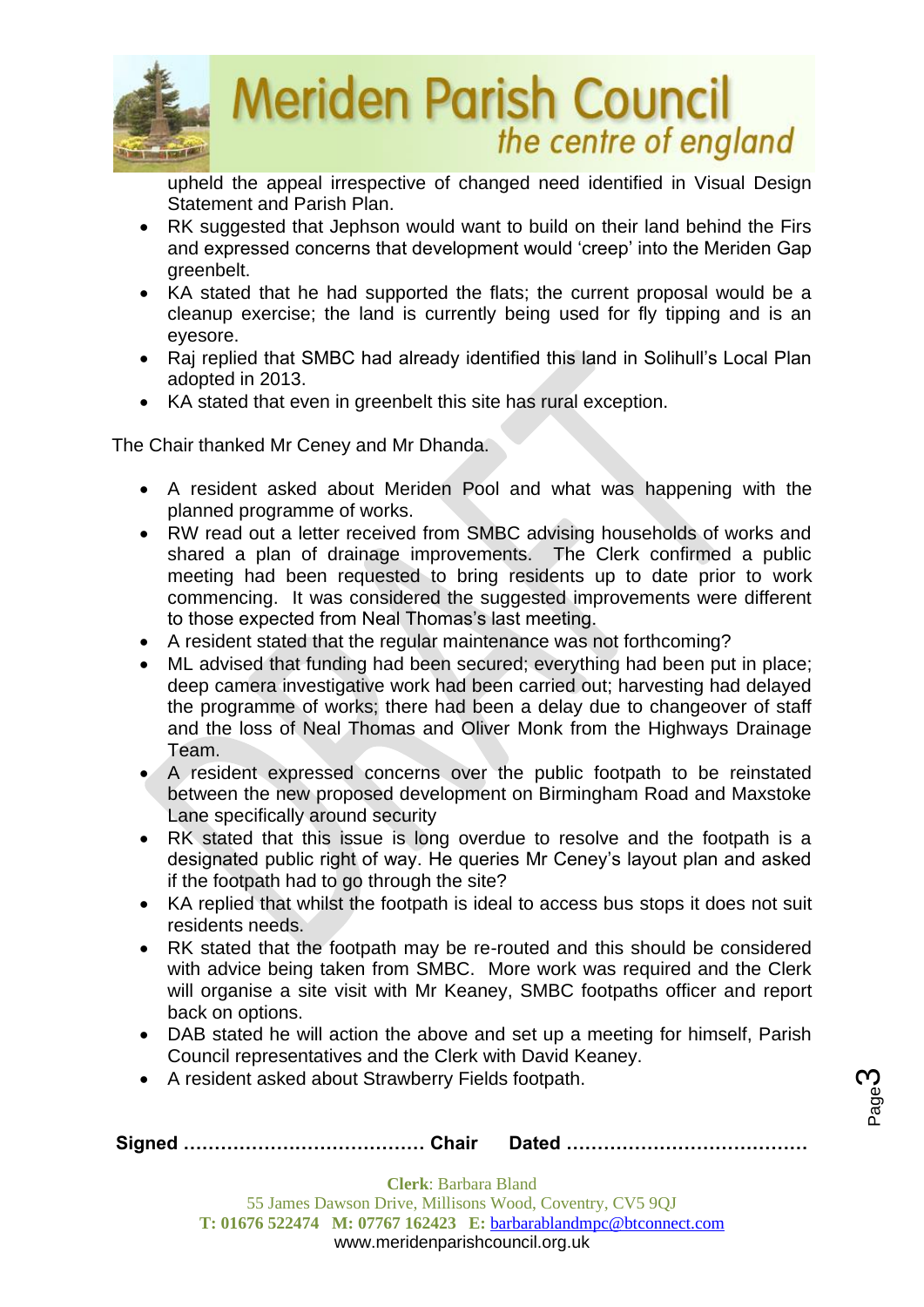

• RW said the Clerk and FLS had done a lot of work with Land Registry and the Packington Estate including the local historian. The Clerk continues to work with SMBC, Packington Estate and Land Registry for title and to conclude this matter of bridleway transfer.

The Chair thanked Mr Ceney and Mr Dhanda for their attendance and they left the meeting; the Chair said members of the public were welcome to stay for full Council business and thanked them for their attendance.

## **2. Welcome & Apologies**

The Chair opened the meeting and welcomed District Councillors and Members. Apologies received from Cllr Dicicco.

## **3. Declarations of Interest**

3a To declare any personal interests in items on the agenda and their nature. There was nothing to declare.

3b To declare any prejudicial interests in items on the agenda and their nature There was nothing to declare.

## **4. Minutes**

The minutes of the meeting held on 22<sup>nd</sup> September 2014 were considered and agreed.

**IT WAS RESOLVED** Members approved the minutes of 22<sup>nd</sup> September 2014 and the Chair signed.

Matters Arising:

There were no matters arising.

## **5. Standing Orders and Financial Regulations Review**

The Clerk had circulated draft financial regulations for Members consideration prior to the meeting highlighting the new WALC regulations for adoption and updated content to include e-banking. RW recommended Members approval and acknowledged the Clerk's work, seconded by Cllr Kipling.

**IT WAS RESOLVED** Members adopted and approved the financial regulations on 20<sup>th</sup> October 2014 signed by the Chair; with a review date of 1<sup>st</sup> October 2014.

## **6. Finance**

6.1 Approve October Payments

Members received payments for approval. Cllr Kipling proposed payments are approved.

**Signed ………………………………… Chair Dated …………………………………**

Page 4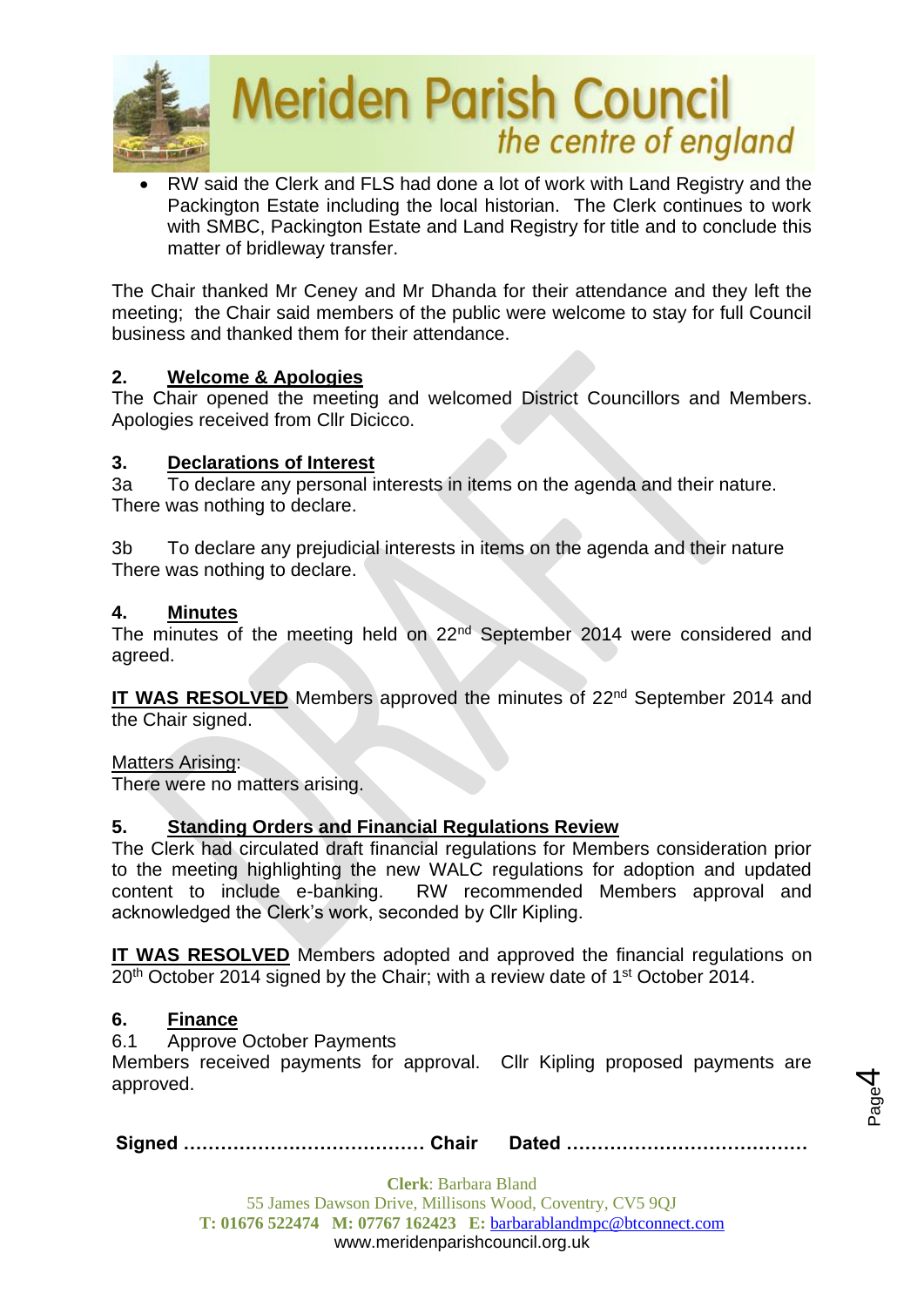

**IT WAS RESOLVED** Members approved October payments.

#### 6.2 St Laurence Church

RW advised that she, Cllr Lynch-Smith and the Clerk had met with Church representatives regarding their recent request for a donation of £2,000 towards graveyard maintenance. The meeting explored options of financial assistance, external funding and bid writing, value for money and having a joined up approach working with Parish Council contractors. Cllr Lynch-Smith is assisting with TPOs and tree work required. The Church has since revised their request and wish consideration to be given to a donation of £1,000. It is also noted that they have not written to the Parish Council to receive financial support since 2011.

RW proposed a donation of £1,000 be awarded to St Laurence Church.

**IT WAS RESOLVED** Members approved £1,000 donation is made to St Laurence Church.

#### **7. Progress Reports**

## 7.1 Village Hall Management Committee

Cllr Lynch-Smith reported that 53 residents attended the recent film night out of maximum occupancy of 60 and with sale of refreshments cost was covered. A donation of £150 has been received for next one planned for January 2015. Bookings are doing well; major works required to roof.

#### 7.2 Community Governor for Meriden C of E School

Cllr R Weaver reported that she was undertaking some benchmarking work underway with Head Teacher. Ofsted inspection confirmed for Tuesday and Wednesday this week with outcome known next week.

#### 7.3 War Memorials

Cllr P Lee advised road closures agreed and notices will be displayed for 9<sup>th</sup> November Remembrance Day Service with Marshalls in place. Ralph Ledbrooke cannot clean the Memorial and it needs cleaning. Cllr Kipling will speak with Bob Hurton. Cllr Lee advised he will speak with War Memorial Committee should funding be required; he also reported yellow seepage coming from Cyclist's Memorial and requested the Clerk to speak with Robertson's who carried out cleaning earlier in the year to look into it. The War Memorial has been registered on the National Register.

**IT WAS RESOLVED** The Clerk is requested to contact Robertson's Memorials.

#### 7.4 Meriden Pool

Cllr Lynch-Smith advised she continues to give out duck food. The signs require replacing.

Page 5

|--|--|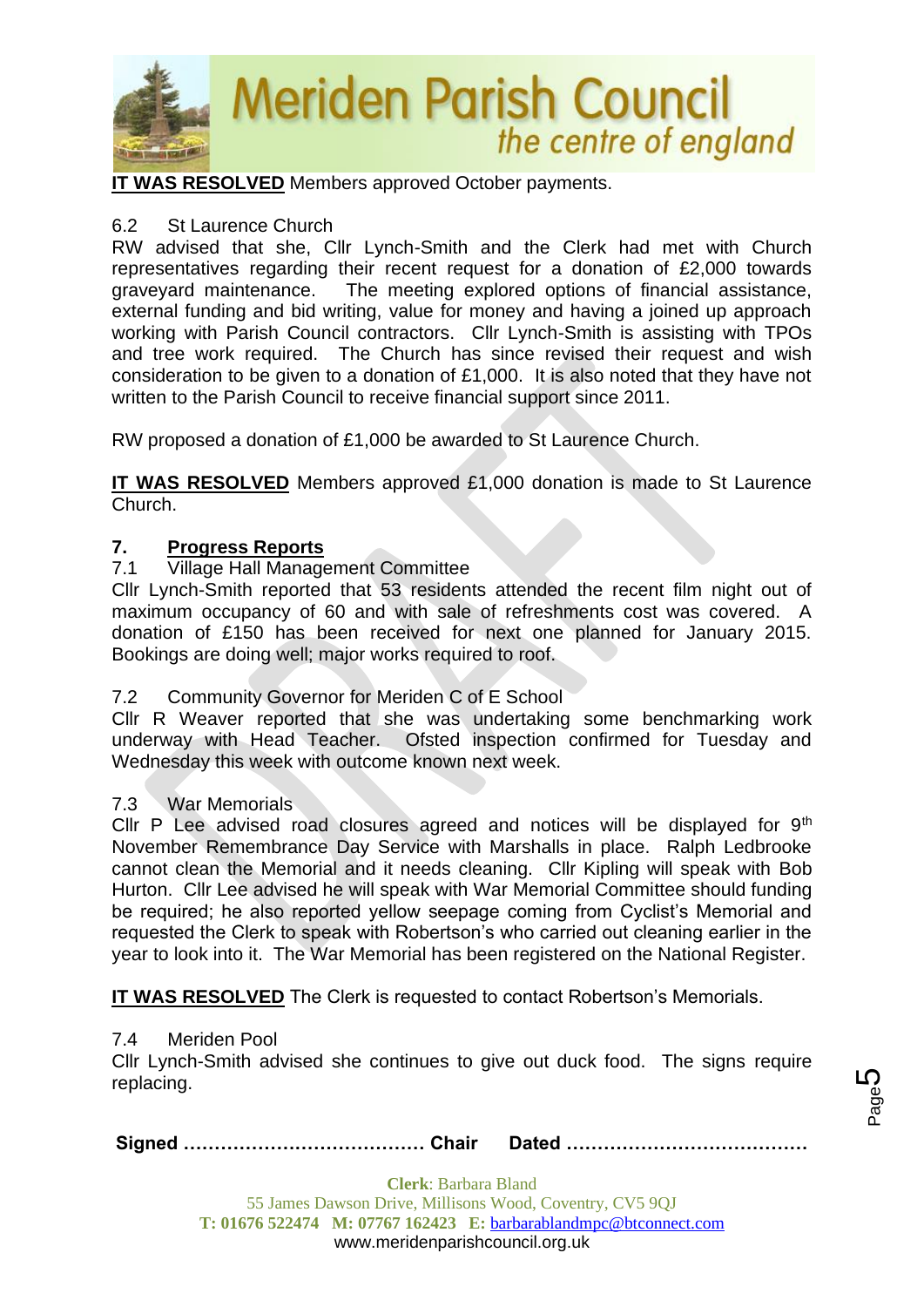

7.5 Allotments – Cllr M Lee & Clerk Nothing to report.

## 7.6 Footpaths/Forum

Cllr Lynch-Smith reported that she has been out with secateurs cutting back the odd hazard. SMBC have directed their approval as there is no funding for maintenance.

## 7.7 Quarries Liaison Group

The Clerk advised the next meeting will be 16<sup>th</sup> December 2014.

## 7.8 Solihull Area Committee

Cllr R Weaver advised the next meeting will be 23rd October 2014 at Cheswick Green and the meeting are open to Councillors and Clerks.

## 7.9 Tree Wardens & TPO List

Cllr Lynch-Smith advised that Meriden Rotary Club have invited Charles Harrison to next meeting with a view to providing an overview of his recent work with Meriden Parish Council producing a TPO list. SMBC suggested other Parish Councils would be interested in this work and so the Clerk has circulated invitations to local Parish and Town Councils to attend the evening at a cost of £16/head at The Manor Hotel on 28th October 2014.

## 7.10 Community Surgeries – Clerk

Community Surgery held on Monday 6th October 2014:-

- Leys Lane residents re. lack of response for solution to parking and new footpath and possible bollards?
- Bruce Brant was to speak to highways but await feedback.
- Request for weight restriction currently 7.5 tonnes but want dropped to 2 tonnes as lane being used as short but by Pettifors.
- Request for speed restriction.
- Overgrown hedges and unsightly weeds on corner of Leymere Close that is regularly ignored but now causing sight line problems when approaching bend in Leys Lane.
- Digby Place signage is working
- Update from Cllr Allsopp that he has personally spoken with the Manager at the Manor Hotel regarding car parking on Main Road. The Manor has opened up their grassed area as overflow when hosting events to release pressure of on-site parking.
- Darlaston Court remains problem with overflow parking. SMBC looking into it and Cllr Allsopp to chase Highways for survey that Ed Bradford had undertaken.

|--|--|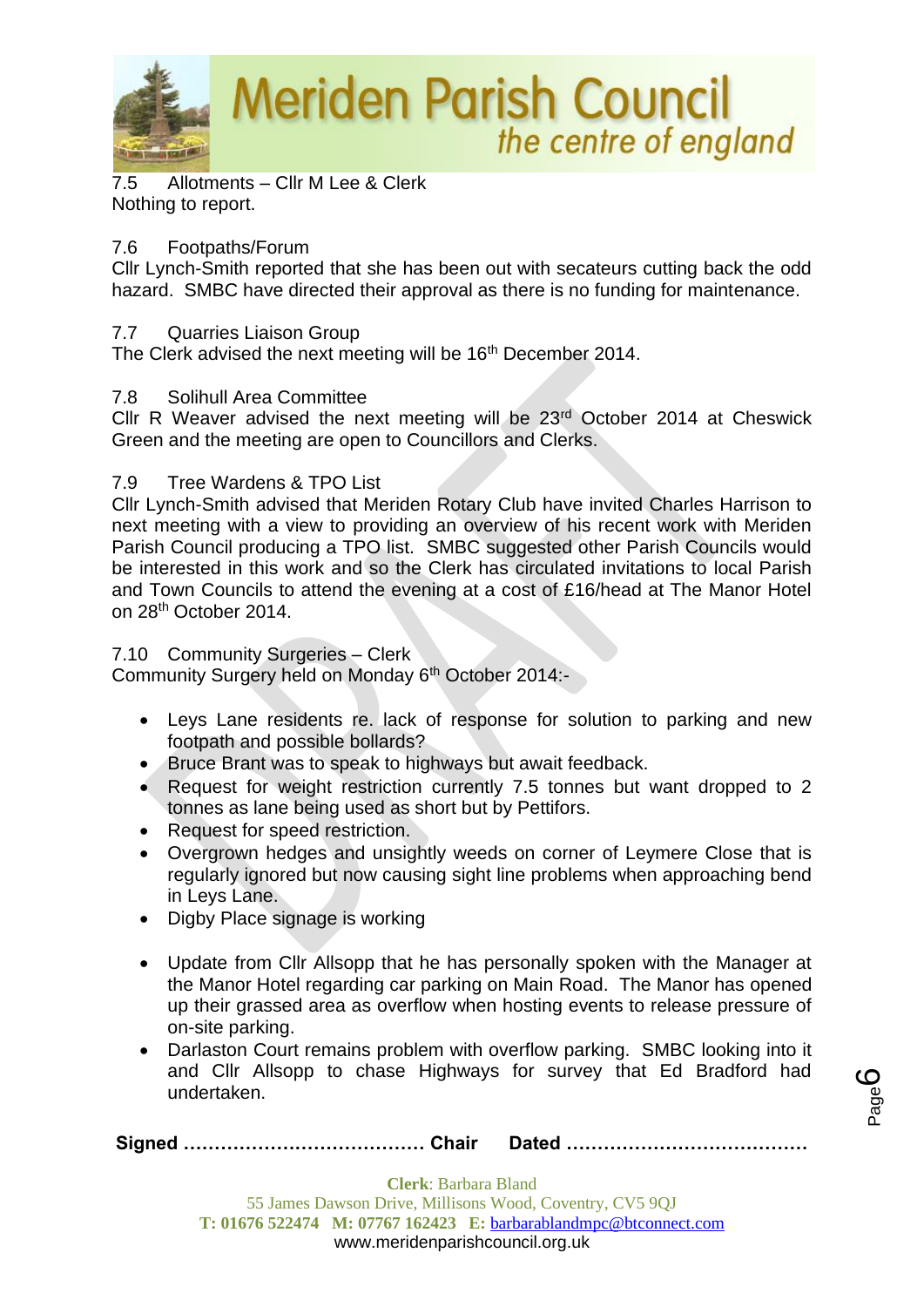

- Cllr Allsopp is to chase Bruce Brant regarding the proposed bollards to Fillongley Road re vehicle obstruction to footpaths when visiting café.
- Update from Library for tentative 4-6 week closure of services for ICT suite refurbishment in December 2014.
- Maxstoke Lane residents concerns regarding recent Neighbourhood Watch/Residents Association meeting with feelings that Maxstoke Lane should be included as they are affected by anti social behaviour too. Cllr Allsopp will raise at next meeting.
- Update required re unlawful occupancy of field for caravan storage. Cllr Allsopp to see how far Planning Officers are with enforcement notice.
- Concerns regarding the opening of footpath that has not been used for 22 years with view that it will be used as a rat run and extensive work is required to enable this footpath to be used as secure walkway to and from bus stop.
- Street lights remain not working after being in situ for 14 months. One street light is known to have no mains connection? What is hold up?
- Landscaping works well underway but concerns still raised over permanent safety structure around drainage drop.

A request was made to clean off gateway signage.

Cllr Allsopp suggested the safest route for village is for Pettifors articulated vehicles to use Leys Lane. Cllr Kipling replied that there was a lack of enforcement by SMBC.

Cllr Lynch-Smith requested what is happening with the M6 services access route for emergency vehicles that is becoming custom and practice for hauliers to cut through bringing them onto Fillongley Road and through the village. The matter will be referred to Sgt Hurst.

## 7.11 Community Speed Watch

Cllr Barber advised that Freddie is away so now speed watch training had been arranged. Volunteers are required. Cllr Weaver stated she had a list of volunteers to contact to see if still interested.

## 7.12 HS2

Cllr Weaver advised that a new working party meeting date is awaited.

## 7.13Meriden Sports Park (quarterly summary only)

Cllr Weaver advised Directors had met in September.

The Company set up is back with Solicitors due to Charities Commission returning Charity application form asking for a re-application due to company set up. Cllr Barber advised Meriden Rovers football teams are doing well.

**Signed ………………………………… Chair Dated …………………………………**

Page  $\blacktriangleright$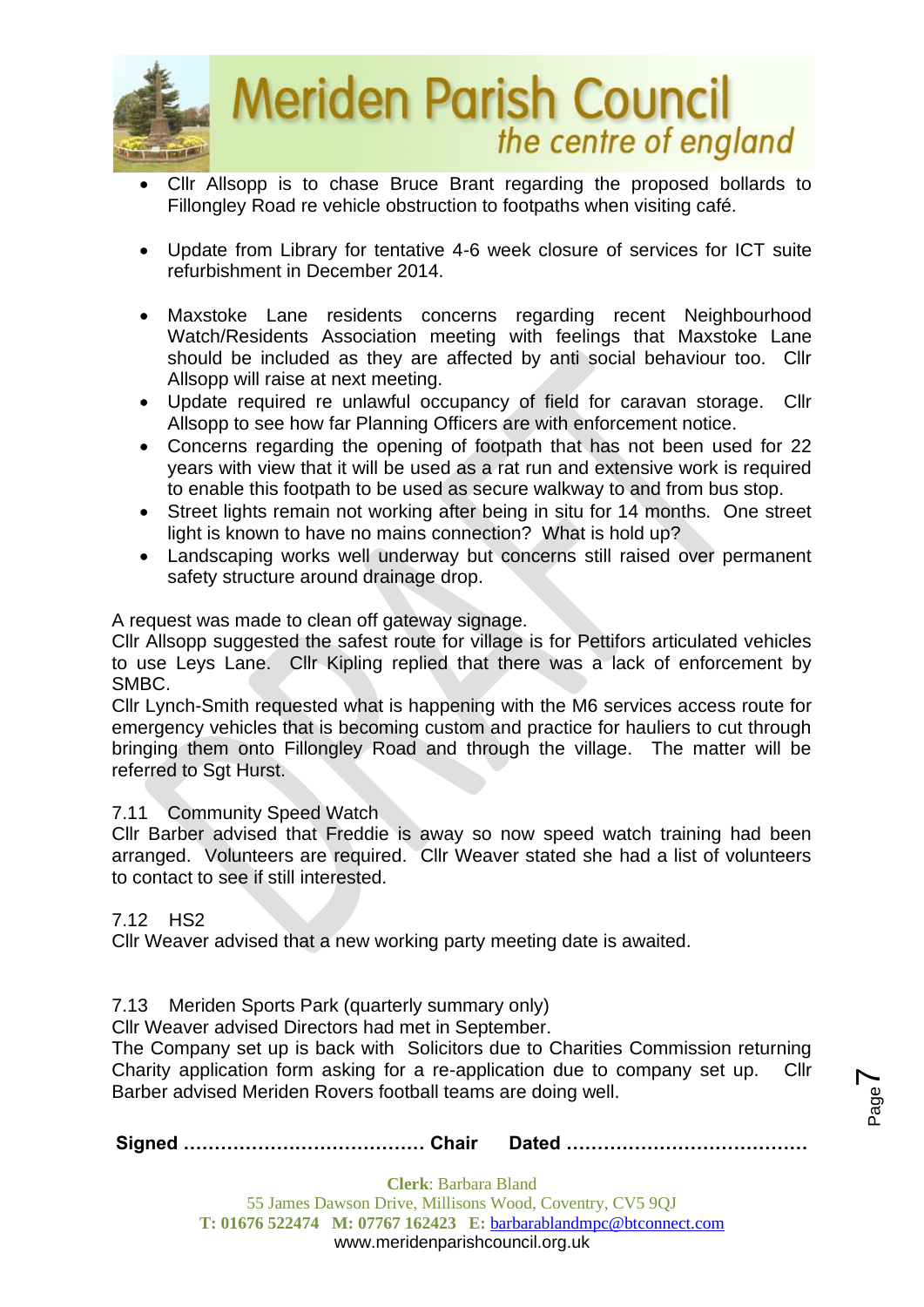

A winter league has been requested with Lawn Tennis Association for regular matches throughout the winter; portable lights are being considered. St John's FC won 6-4 and has been very successful. The recent WW1 Commemoration game between Meriden Spartans and Royal Corps of Signals was enjoyable but with minimal local spectator support. A request has been made for a horticulture group to use Pavilion for meetings with a view to improving the Neighbourhood in Bloom Best Village; volunteers are required.

## **8. Clerk's Report**

The Clerk circulated Clerk's Actions to Members before meeting; there were no questions.

## **9. District and Ward Councillor Reports**

Cllr Bell had nothing to report.

Cllr Allsopp advised the enforcement notice being served for unlawful occupancy of caravan storage site.

## **10. Correspondence & Communication**

The Clerk shared the following:-

10.1 NHS Trust consultation – given to Cllr Weaver.

10.2 Ashley Mills email wishing to provide a May Day event for the village of Meriden - Cllr Lee advised the Clerk to invite to next WW1 steering group meeting to see

how this may be tied into WW1 events.

10.3 Heart of England Way – given to Cllr Lynch-Smith.

10.4 The Mayor's invitation to Remembrance Sunday – given to Cllr Lynch-Smith. 10.5 Alan Lole & Tree of Thought – Indemnity Insurance to be provided by Parish Council.

## **11. Meriden Village Matters**

## 11.1 Library Update

The Clerk advised that Wayne Plant had updated as follows in line with Members issues raised at July's meeting:-

- He has talked to Librarians and no particular issues raised regarding accessibility;
- However access is being considered entering from side of building, removing side window, replacing with door for wheelchair access. Planning permission will be required and the cost is not covered within programme of maintenance. A portable ramp will continue to be used until DDA requirements are identified.
- Two PCs will be located at front of Library and where training is required the ramp will be used.
- Privacy screens will be included in IT suite but the proposed layout remains as previously as it is considered the best layout for training purposes.
- It is likely external works will begin January 2015.

**Signed ………………………………… Chair Dated …………………………………**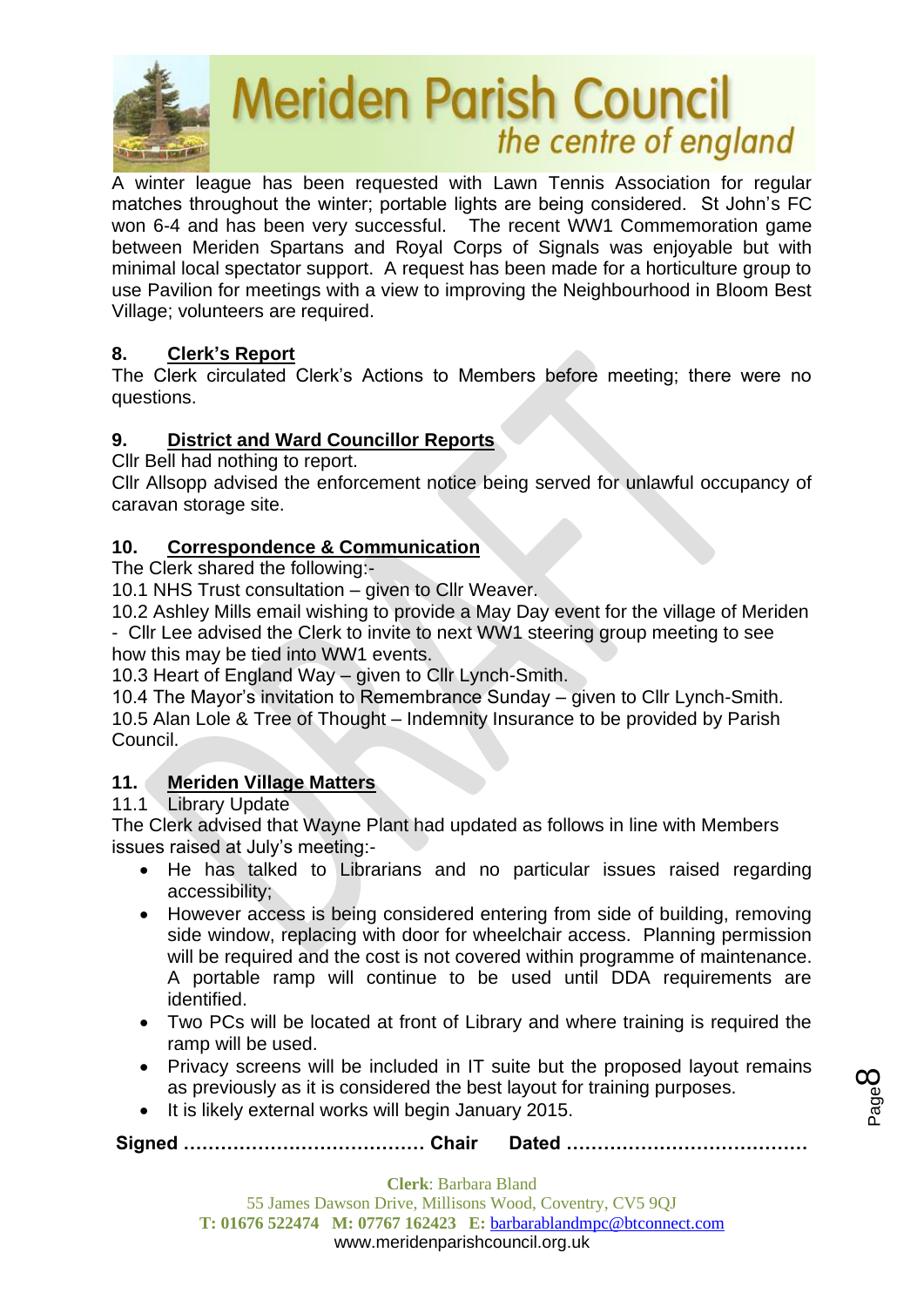

- The internal refurbishment is delayed and agreement reached on removal of books, closure of service and mobile alternative put in place.
- Wayne Plant and Kate Bunting will be attending Council meeting on 24<sup>th</sup> November to update Members.
- 11.2 Historic Panel of buildings of interest to display on wall by Library Cllr M Lee.

This item is deferred. Cllr Lynch-Smith advised that she has found somewhere in Coventry that is able to provide acrylic boards required to attach to listed building, and will recreate old photographs.

## 11.3 Village Commemoration WW1

Cllr M Lee advised that events to date have been successful and a programme of forthcoming events is available on WW1 website throughout the year; she further advised that the Meriden in 1914 display will be sited in the Village Hall together with refreshments after the St Laurence Church Remembrance Day service on 9<sup>th</sup> November 2014. A request had been made by Rev Massey for a Parish Council representative to read the lesson on the day for the service. Cllr Lynch-Smith was asked but she will accept the Mayor's invitation to attend Solihull Borough Remembrance Day service on behalf of the Parish Council. Members thanked Cllr Lynch-Smith.

Cllr Lee advised the Imperial War Museum trip was Saturday 15<sup>th</sup> November with 15 tickets remaining. Anyone interested should contact Cllr P Lee.

Cllr P Lee proposed the Parish Council purchase three ceramic poppies from the Tower of London display. Members considered and approved one each for St Laurence Church, Meriden School and the Parish Council.

**IT WAS RESOLVED** Cllr P Lee will purchase three ceramic poppies at £25 each plus £5.95 postage and packing.

11.4 Meriden Gate

Cllr Nunn advised that there had been excellent attendance at the recent Neighbourhood Watch meeting, with police and Bromford Housing present. Bromford Housing had funded a 'safe life' scheme and this was being rolled out to Leys Lane too. The meeting was a success with greater awareness of things happening.

Cllr Kipling stated that Bromford have a responsibility to avoid similar incidences repeating themselves; the Meriden Gate incident was a 'major' incident that has generated greater police presence in the village. There was a breach of tenancy and it is their role to enforce with Court action. More effort is required by residents to report everything so police may step up their presence.

**Signed ………………………………… Chair Dated …………………………………**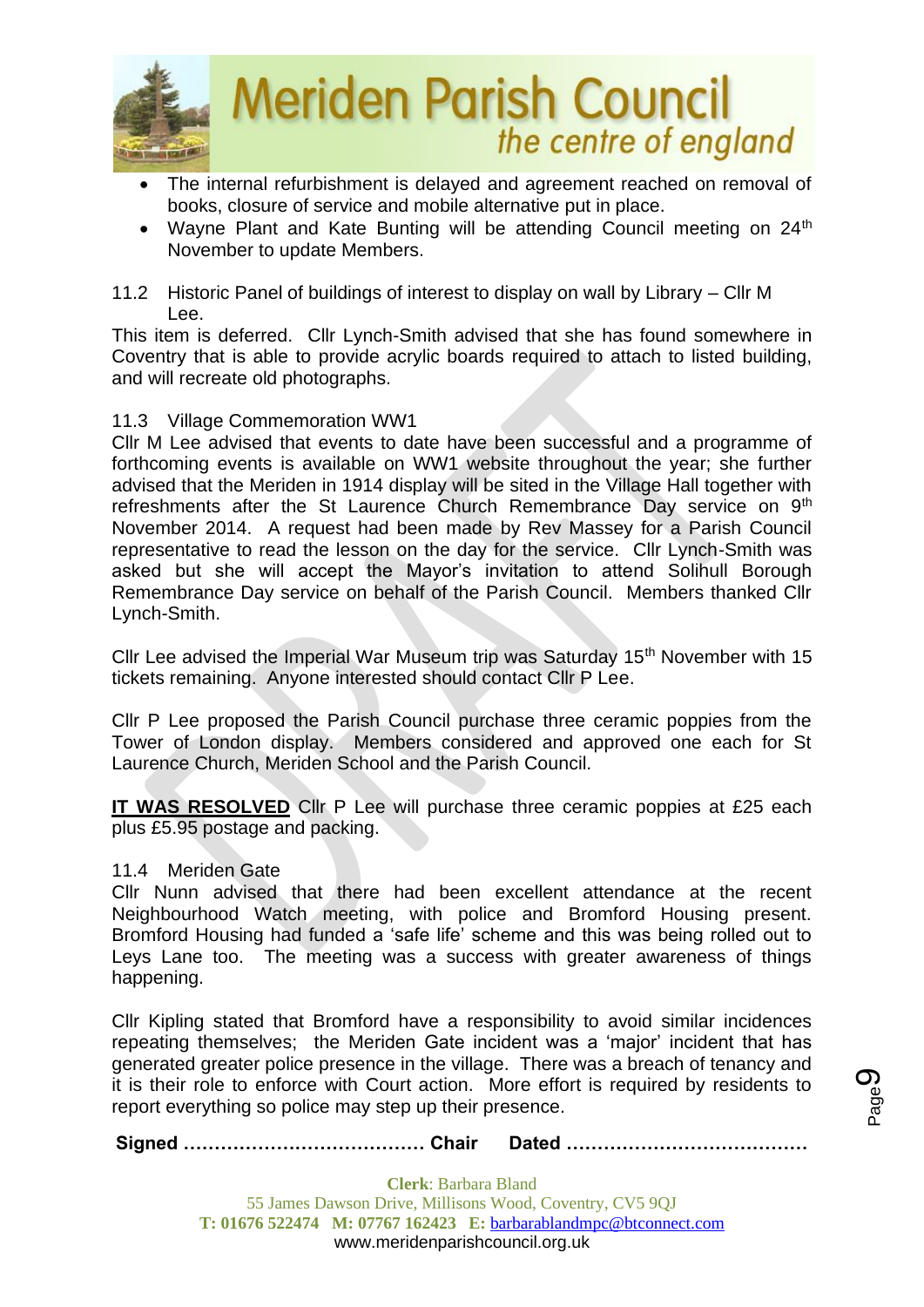

Cllr Nunn replied that the police are doing what they can with the crime rate decreasing in September. Richard Olive and Neil Palmer are co-ordinating the Neighbourhood Watch for Meriden Gate.

Cllr Nunn further reported the 'swift action' by BDW to secure private land as travellers were moved on from Water Orton and reports of travellers being seen on Meriden Gate.

Cllr Nunn further raised concerns regarding the balancing pond security fencing. The Clerk responded that BDW had erected a permanent secure fence and this was to be checked out to see if fit for purpose.

#### 11.4(i)Overage

Cllr M Lee advised that approval was required for the Parish Council to accept overage as detailed in DTZ and SMBC correspondence. The Clerk had sent a letter to David Waterson and Mike Swallow outlining outstanding issues. A meeting is needed to conclude the matter and agree final settlement. This matter is held over to November's meeting; meanwhile the Clerk will liaise with Messrs Waterson and Swallow.

There is also the matter of freehold transfer of Meriden Sports Park to resolve and agree.

**IT WAS RESOLVED** The Clerk to organise a meeting with Messrs Waterson and Swallow.

## 11.5 Taylor Wimpey & Associated S106 Works

The Clerk provided an update regarding the 330K plus investment to Meriden community relating to the public open space and balancing pond. Within the S106 agreement for Leys Lane, 25K is agreed for public transport improvements that will include the filling in of the lay-by, moving the bus stop to lay-by, reinstating pedestrian walkway, supply and install of new bus shelter.

The Clerk further advised SMBC declined to adopt the POS due to maintenance sustainability; the Parish Council had also declined and therefore the maintenance will be carried out by a private contractor paid for by the residents of the new Mulberry Gardens development. Cllr Bell is to investigate further.

#### 11.6 Highways Update

The Clerk has emailed Harvey Speed/Ed Bradford for an update regarding drainage improvements to have been carried out in August 2014. A letter has been circulated to residents with an outline plan of work to commence on 12<sup>th</sup> November 2014.

**Signed ………………………………… Chair Dated …………………………………**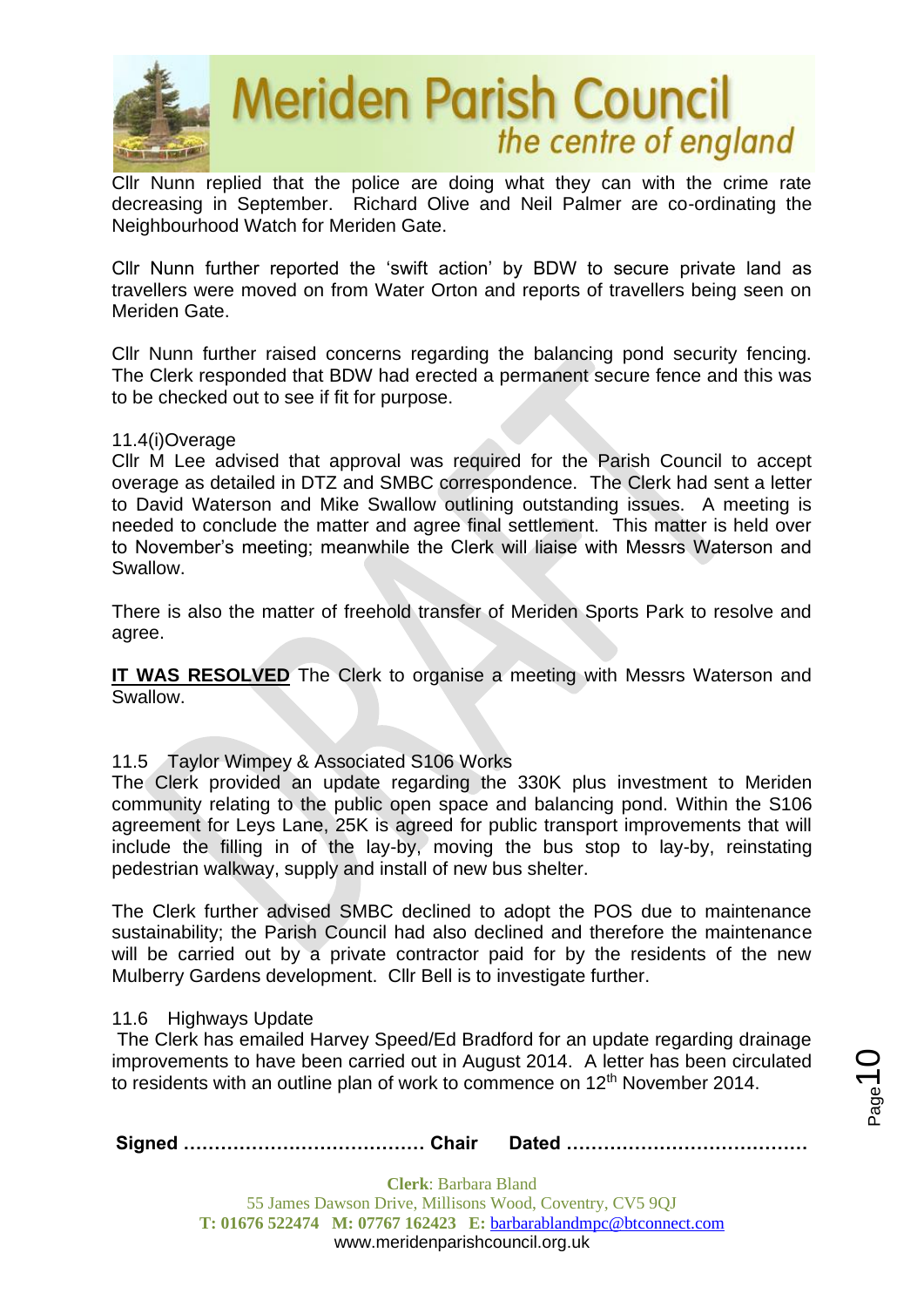

This was shared will all present. A public meeting is to be requested for officers to speak to residents regarding the technical aspects of the drainage improvement works.

**IT WAS RESOLVED** The Clerk will contact Messrs Speed and Bradford to arrange a public meeting prior to work commencing.

## 11.7 Land Registry & Ownership

Cllr M Lee advised the Clerk and Cllr Lynch-Smith had undertaken this work and continued to make progress with ownership complexities. The Clerk had especially spent many hours working with Packington Estate, Solicitors, SMBC Corporate team Land Registry and local Historia for title of Copse and footpath (old bridleway), and this remains an ongoing process.

## 11.8 St Laurence Church

An invitation has been received from Rev Kate Massey for the Parish Council to take part in the Christmas tree festival. Members proposed Cllr Weaver to create a Christmas tree with a WW1 theme. Cllr Haque said she would lend a hand if available to do so.

**IT WAS RESOLVED** Cllr Weaver will create the Parish Council Christmas tree for this years Festival.

## **12. Parish Council Newsletter** Editorial Committee

The deadline for inclusions to the Meriden Mag is 3<sup>rd</sup> November 2014; there will be no additional pages purchased this year for tender process as contractor awards were made for a 2 year period 2014-2016.

## **13. Planning Matters**

13.1 To receive update and status on Planning Applications

| 2014/1559 Waiting                   | <b>Hollyberry Cottage,</b><br><b>Harvest Hill Lane</b> | Change of use to land to<br>keep horses and the<br>permanent provision of<br>stables.                                                          |
|-------------------------------------|--------------------------------------------------------|------------------------------------------------------------------------------------------------------------------------------------------------|
| 2014/1332 L/B Extension<br>Approval | 94 Main Road Meriden                                   | Listed building consent to<br>demolish existing 1960s<br>lean to kitchen extension<br>and erection of new<br>kitchen/dining room<br>extension. |

 $_{\mathrm{Page}}$ 11

**Signed ………………………………… Chair Dated …………………………………**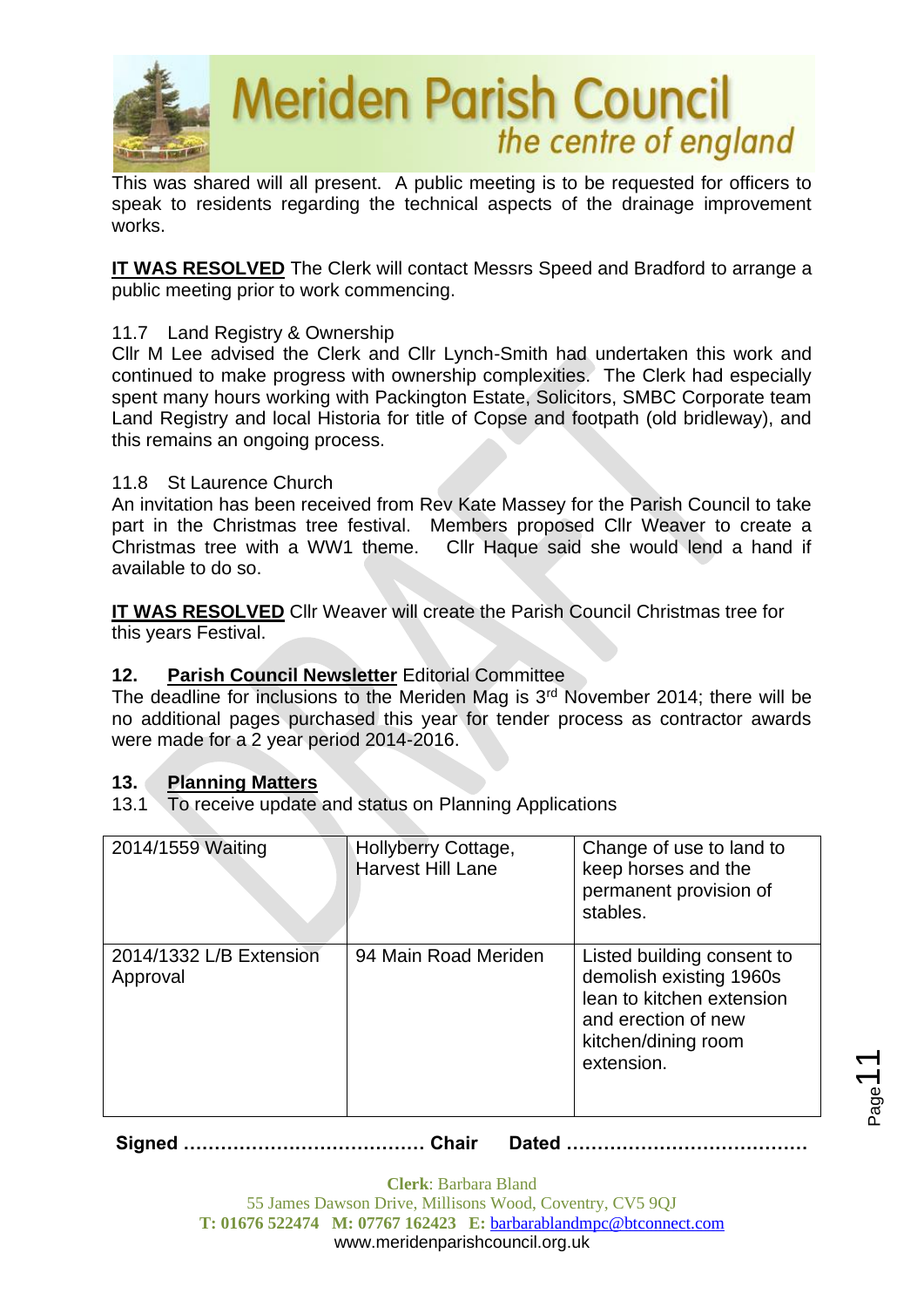

| 2014/1116 Permission<br>Refused                  | Pertemps<br><b>Meriden Hall</b><br>Main Road, Meriden | 2 storey office extension to<br>the rea with single storey<br>plant room to the rear and<br>single storey glazed link.                                                |
|--------------------------------------------------|-------------------------------------------------------|-----------------------------------------------------------------------------------------------------------------------------------------------------------------------|
| 2014/1117 Permission<br>Refused                  | Pertemps<br><b>Meriden Hall</b><br>Main Road, Meriden | Listed building consent for<br>2 storey office extension to<br>the rear with sigle storey<br>plant room to the rear ad<br>single storey glazed link to<br>hall.       |
| 2014/1072 Waiting                                | The Wain House<br>Main Road Meriden                   | Listed building consent for<br>a glass room.                                                                                                                          |
| 2014/865 Waiting                                 | The Wain House<br><b>Main Road Meriden</b>            | Erect a glass room.                                                                                                                                                   |
| 2014/578 Full Plans<br>Approval 30-09-14         | High Ash Farm, Lodge<br><b>Green Lane</b>             | Erect a livestock building.                                                                                                                                           |
| 2014/574 Full Plans<br>Approval 30-09-14         | High Ash Farm, Lodge<br><b>Green Lane</b>             | Erect an agricultural<br>workers dwelling house.                                                                                                                      |
| 2014/431<br>Application<br>Withdrawn<br>29-09-14 | <b>Fordson Farm Harvest</b><br>Hill                   | Erect agricultural storage<br>barn with associated<br>access and driveway, new<br>gates and flanking fencing<br>(refused last year but<br>smaller scale application). |
| 2013/994 Awaiting Appeal<br>Secretary of State   | Pertemps Group Limited,<br><b>Meriden Hall</b>        | New office building with<br>basement parking on site of<br>existing car park.                                                                                         |

## 13.2 Pertemps

RW reported the positive outcome and her attendance representing residents and Parish Council in their opposition of 2014/1116 and 2014/1117. She acknowledged the work of Avon Planning Consultant Neil Pearce in his preparation of presentation delivered by Cllr Weaver to the Planning Committee who seemed unaware of some of the issues raised. The applications went to the vote with a 5:4 in favour of refusing planning permission; however it is likely this will go to appeal.

Residents from Meriden Park Homes and Berkswell Road acknowledged the work of the Parish Council and unanimously recorded their thanks.

13.3 To receive update on Jephson Housing Association – Cllr R Weaver There was nothing to report.

**Signed ………………………………… Chair Dated …………………………………**